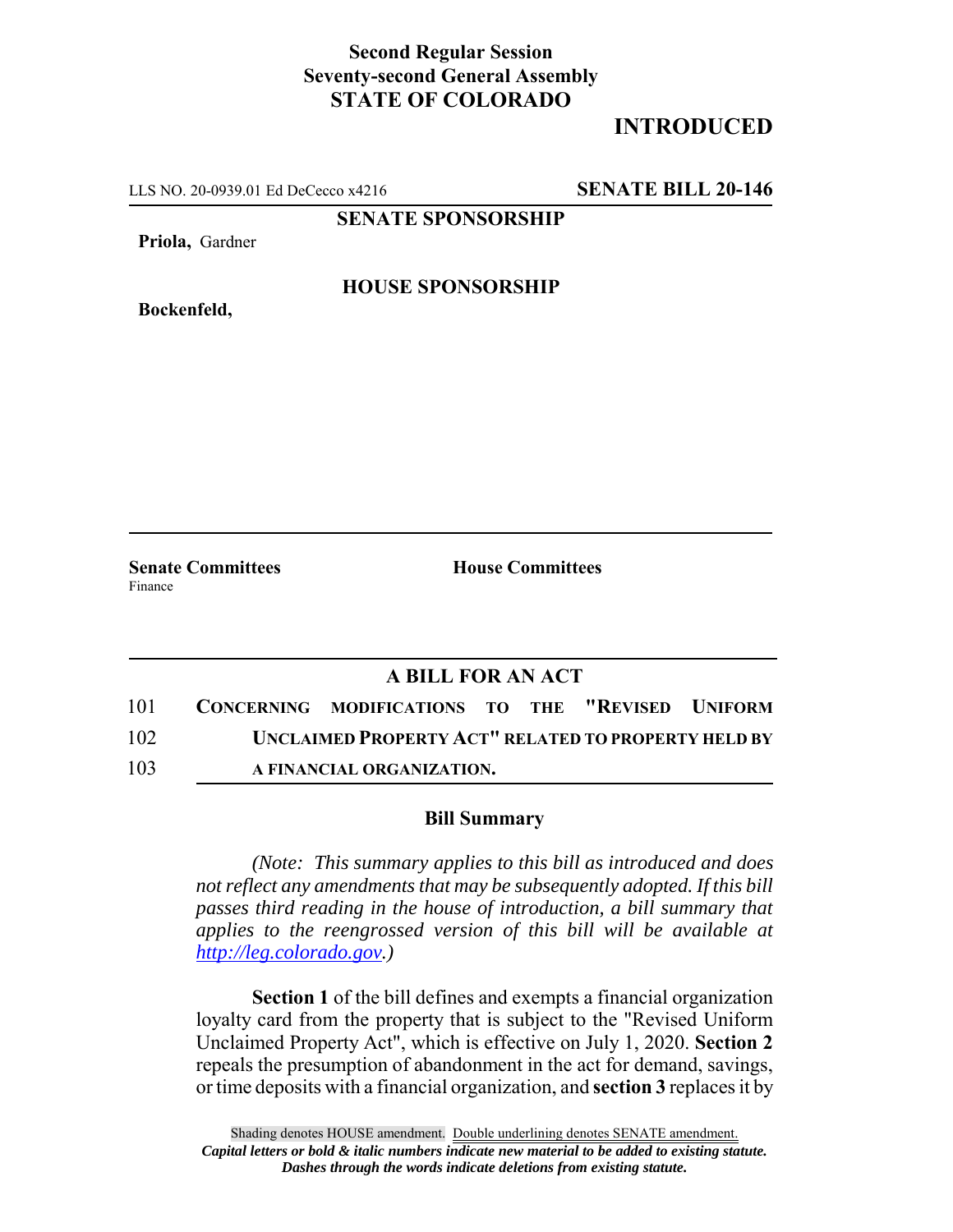reenacting the current law, which otherwise is effective until July 1, 2020. The continued, current law has the same 5-year period for property to be presumed abandoned but has different owner activities that rebut the presumption of abandonment. It also delays the time that a financial organization is required to deliver this property to the administrator, if a penalty or forfeiture in the payment of interest would result from the delivery of the property.

| $\mathbf{1}$   | Be it enacted by the General Assembly of the State of Colorado:                                |  |  |  |  |
|----------------|------------------------------------------------------------------------------------------------|--|--|--|--|
| $\overline{2}$ | <b>SECTION 1.</b> In Colorado Revised Statutes, 38-13-102, as it will                          |  |  |  |  |
| 3              | become effective July 1, 2020, amend $(24)(c)(IV)$ , $(24)(c)(V)$ , $(30)(c)$ ,                |  |  |  |  |
| $\overline{4}$ | $(32)(b)$ , and $(32)(c)$ ; and <b>add</b> $(9.5)$ , $(24)(c)(VI)$ , and $(32)(d)$ as follows: |  |  |  |  |
| 5              | <b>38-13-102. Definitions.</b> As used in this article 13, unless the                          |  |  |  |  |
| 6              | context otherwise requires:                                                                    |  |  |  |  |
| $\tau$         | "FINANCIAL ORGANIZATION LOYALTY CARD" MEANS A<br>(9.5)                                         |  |  |  |  |
| 8              | RECORD GIVEN WITH OR WITHOUT DIRECT MONETARY CONSIDERATION,                                    |  |  |  |  |
| 9              | UNDER AN AWARD, REWARD, BENEFIT, LOYALTY, INCENTIVE, REBATE, OR                                |  |  |  |  |
| 10             | PROMOTIONAL PROGRAM ESTABLISHED BY A FINANCIAL ORGANIZATION                                    |  |  |  |  |
| 11             | FOR PURPOSES OF REWARDING A RELATIONSHIP WITH THE SPONSORING                                   |  |  |  |  |
| 12             | ENTITY. THE TERM INCLUDES A RECORD THAT MAY BE MONETIZED.                                      |  |  |  |  |
| 13             | (24) "Property" means tangible property described in section                                   |  |  |  |  |
| 14             | 38-13-205 or a fixed and certain interest in intangible property held,                         |  |  |  |  |
| 15             | issued, or owed in the course of a holder's business or by a government,                       |  |  |  |  |
| 16             | governmental subdivision, agency, or instrumentality. The term:                                |  |  |  |  |
| 17             | (c) Does not include:                                                                          |  |  |  |  |
| 18             | (IV) A paper certificate that is redeemable upon presentation for                              |  |  |  |  |
| 19             | goods or services; or                                                                          |  |  |  |  |
| 20             | Unclaimed capital credit payments held by cooperative<br>(V)                                   |  |  |  |  |
| 21             | electric associations and telephone cooperatives; OR                                           |  |  |  |  |
| 22             | (VI) A FINANCIAL ORGANIZATION LOYALTY CARD.                                                    |  |  |  |  |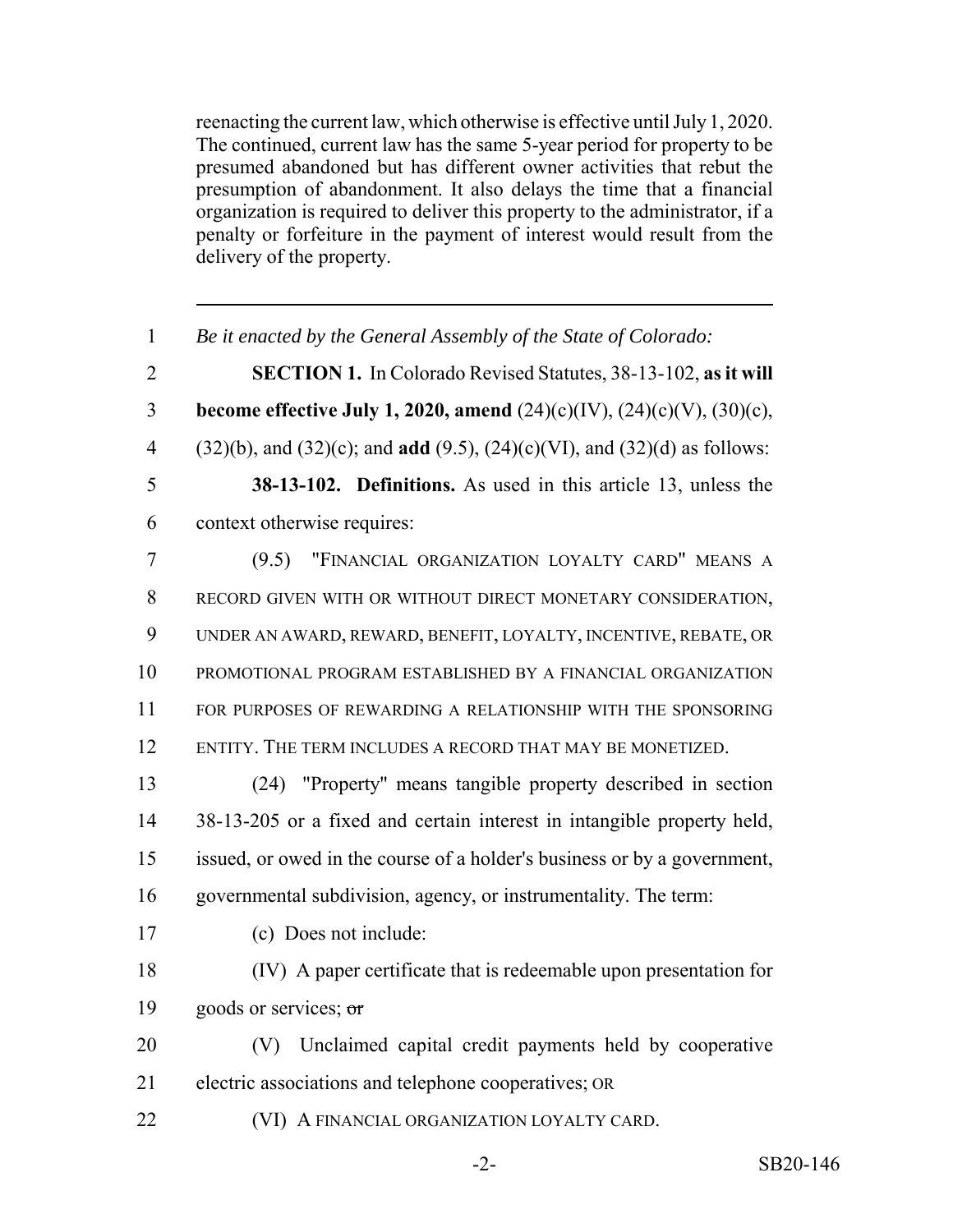- (30) "Stored-value card":
- 2 (c) Does not include a loyalty card, A FINANCIAL ORGANIZATION LOYALTY CARD, or game-related digital content.
- (32) "Virtual currency" means a digital representation of value used as a medium of exchange, unit of account, or a store of value, but does not have legal tender status as recognized by the United States. The term does not include:
- (b) Game-related digital content; or
- (c) A loyalty card; OR
- 10 (d) A FINANCIAL ORGANIZATION LOYALTY CARD.
- **SECTION 2.** In Colorado Revised Statutes, 38-13-201, **repeal as it will become effective July 1, 2020,** (1)(e) as follows:
- **38-13-201. When property presumed abandoned.** (1) Subject to section 38-13-210, the following property is presumed abandoned if it is unclaimed by the apparent owner during the period specified in this section:
- (e) Demand, savings, or time deposit, including a deposit that is automatically renewable, five years after the maturity of the deposit; 19 except that a deposit that is automatically renewable is deemed matured 20 on its initial date of maturity unless the apparent owner consented in a 21 record on file with the holder to renewal at or about the time of the renewal;
- **SECTION 3.** In Colorado Revised Statutes, **add** 38-13-207.5 as follows:
- **38-13-207.5. Bank deposits and funds in financial organizations - definition.** (1) ANY DEMAND, SAVINGS, OR MATURED TIME DEPOSIT WITH A FINANCIAL ORGANIZATION, INCLUDING A DEPOSIT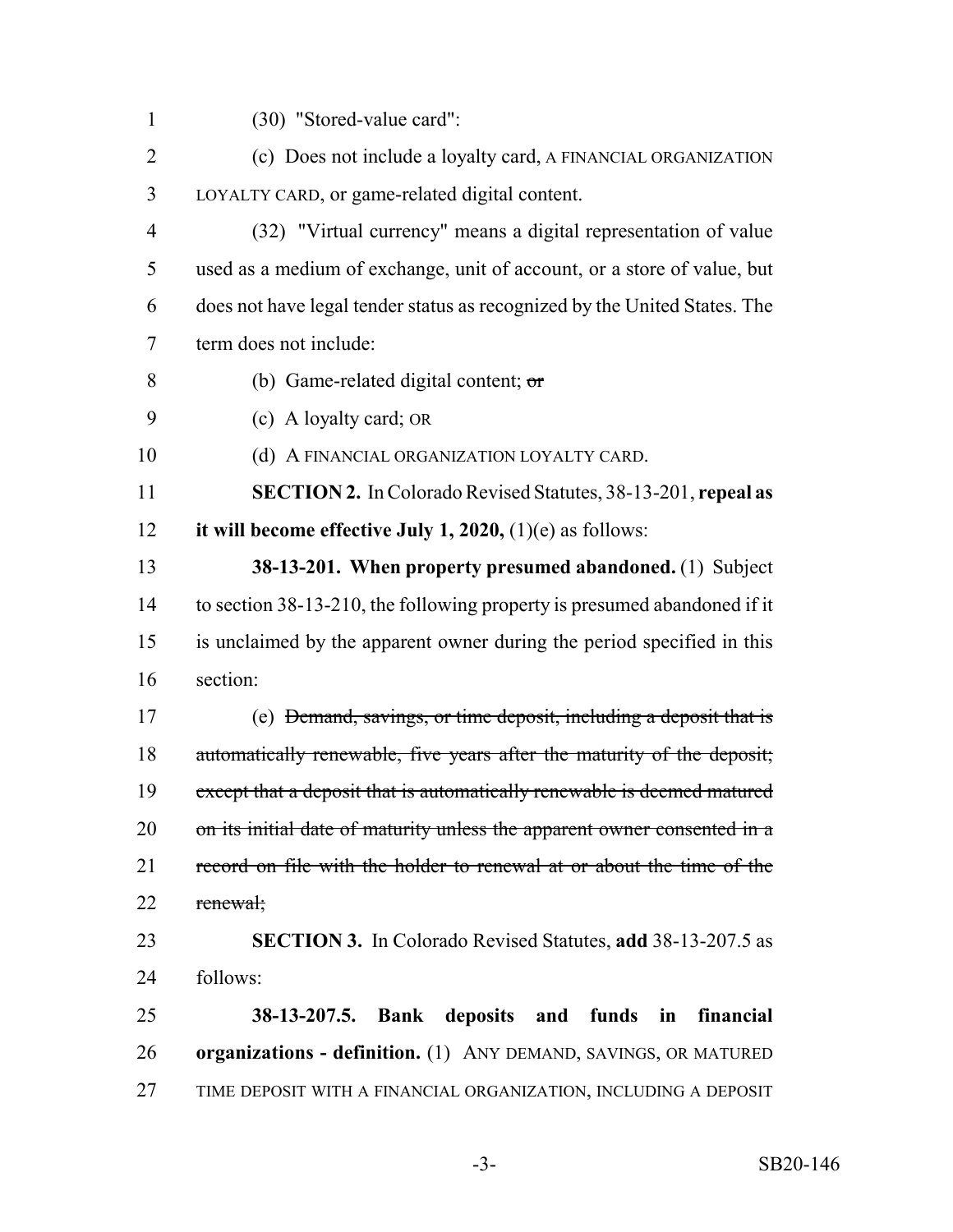THAT IS AUTOMATICALLY RENEWABLE, AND ANY FUNDS PAID TOWARD THE PURCHASE OF A SHARE, A MUTUAL INVESTMENT CERTIFICATE, OR ANY OTHER INTEREST IN A FINANCIAL ORGANIZATION IS PRESUMED ABANDONED UNLESS THE OWNER, WITHIN FIVE YEARS, HAS:

 (a) IN THE CASE OF A DEPOSIT, INCREASED OR DECREASED ITS AMOUNT OR PRESENTED THE PASSBOOK OR OTHER SIMILAR EVIDENCE OF 7 THE DEPOSIT FOR THE CREDITING OF INTEREST;

 (b) COMMUNICATED IN WRITING WITH THE BANKING OR FINANCIAL ORGANIZATION CONCERNING THE PROPERTY;

 (c) OTHERWISE INDICATED AN INTEREST IN THE PROPERTY AS EVIDENCED BY A MEMORANDUM OR OTHER RECORD ON FILE PREPARED BY 12 AN EMPLOYEE OF THE FINANCIAL ORGANIZATION;

13 (d) OWNED OTHER PROPERTY TO WHICH SUBSECTION (1)(a), (1)(b), 14 OR (1)(c) OF THIS SECTION APPLIES AND UNLESS THE FINANCIAL ORGANIZATION COMMUNICATES IN WRITING WITH THE OWNER WITH REGARD TO THE PROPERTY THAT WOULD OTHERWISE BE PRESUMED ABANDONED UNDER THIS SUBSECTION (1) AT THE ADDRESS TO WHICH COMMUNICATIONS REGARDING THE OTHER PROPERTY REGULARLY ARE SENT; OR

 (e) HAD ANOTHER RELATIONSHIP WITH THE FINANCIAL ORGANIZATION CONCERNING WHICH THE OWNER HAS:

**(I) COMMUNICATED IN WRITING WITH THE FINANCIAL** ORGANIZATION; OR

**(II) OTHERWISE INDICATED AN INTEREST AS EVIDENCED BY A**  MEMORANDUM OR OTHER RECORD ON FILE PREPARED BY AN EMPLOYEE OF THE BANKING OR FINANCIAL ORGANIZATION AND UNLESS THE BANKING OR FINANCIAL ORGANIZATION COMMUNICATES IN WRITING WITH THE OWNER